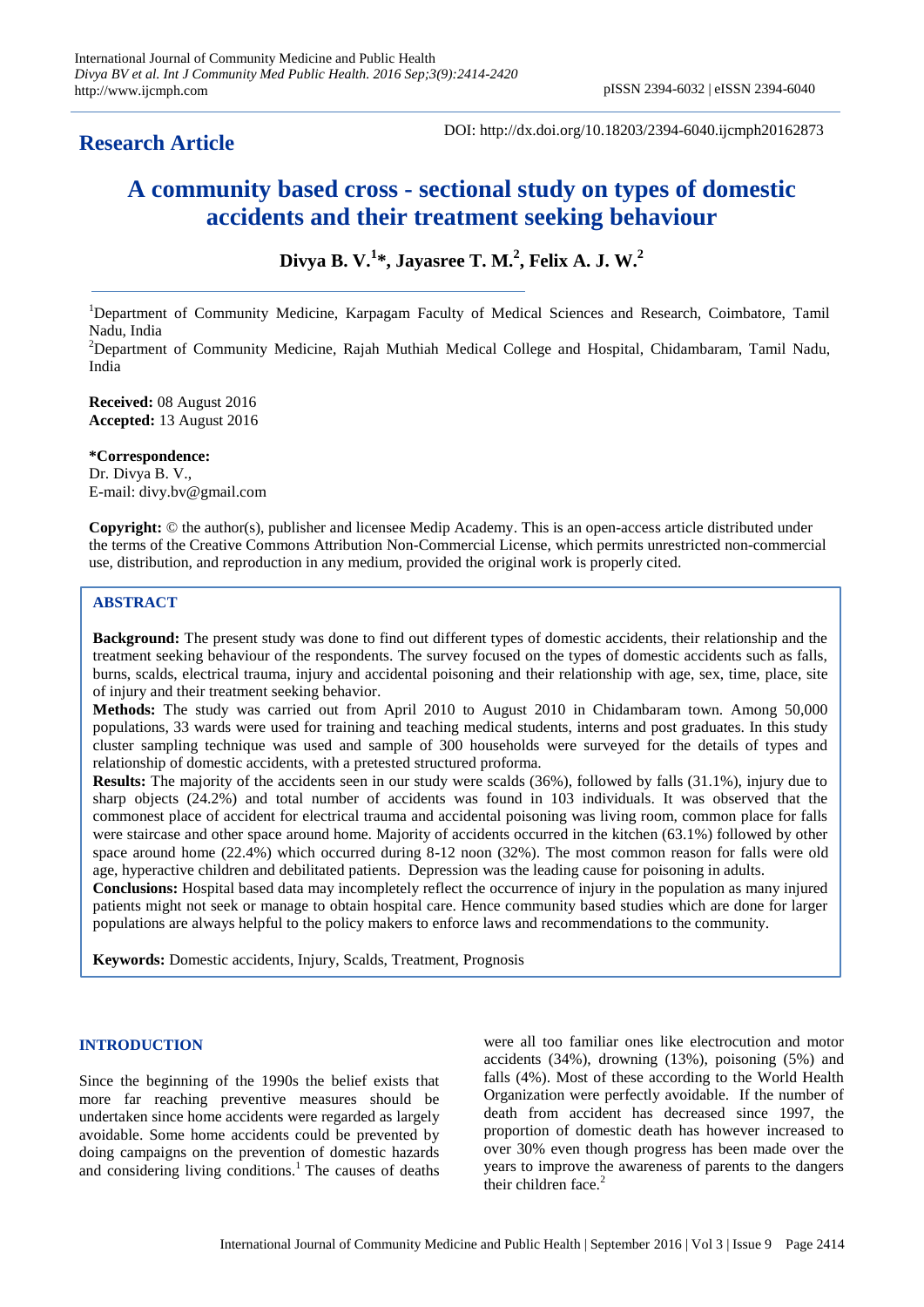Recent progress in industrialization and use of vehicles, increased number of people living in crowded and unsafe settlements, coupled with inaccessible and unaffordable emergency health services also contribute to the higher health burden of injury in the developing regions of the world. $3$ 

The large analysis and review of European housing and health status (LARES) survey of the WHO Regional office for Europe (2006) reported cuts as the most frequent accident type, followed by falls and burns. According to the WHO, falls was ranked as the world's fifth cause of disease among children aged 5 to 14 years in 2000 as said by Peden et al on injury, a leading cause of the global burden of diseases, at Geneva.<sup>4,5</sup>

The presence of chemicals, which could be potential poisons (kerosene, phenyl, drugs and pesticides), in unlocked storage places was reported by 91% of the households. 35.5% reported storing kerosene at home in nonstandard containers usually meant for beverage or food item and 68.3% reported that these chemicals were accessible to children.

Gulliver et al reported that the most frequently recorded causes of hospitalization were found to be falls, scalds, poisoning and cut/piercing incidents among children under  $5$  years of age.<sup>6</sup> A study by Phelan et al revealed that falls was the predominant type of household injury among individuals aged 0 to 19 years, accounting for  $38\%$  of emergency treatments in USA.<sup>7</sup> The objectives of the present study was to find out different types of domestic accidents and their relationship with the risk factors and their treatment seeking behavior.

#### **METHODS**

The study was carried out on a representative population in semi-urban community located at Chidambaram town. Urban health training centre, under the Department of Community Medicine, Rajah Muthiah Medical College, in collaboration with Government Hospital of Chidambaram and the private practitioners in the area were responsible for providing the preventive, promotive and curative health service in those areas.





Out of 50,000 populations, 33 wards were used for training and teaching medical students, interns and post graduates. Out of 33 wards, 20 streets were selected by simple random sampling and 15 clusters of households were surveyed from these 20 streets comprising of 300 households totally from 4 areas of Chidambaram municipality namely old Bhuvanagiri area, Manthakkarai Area, Omakkulam area and Sengattan area were surveyed for the present study (Figure 1).

#### *Study period*

The study was carried out from April, 2010 – August, 2010.

#### *Study design*

The study was a cross-sectional community based study. Data collection was done using a pre-tested structured interview schedule. House to house visit was done during evening hours when all the members of the household were available. The data were collected from a reliable person in the household.

The proforma aimed at collecting information regarding the details of different types of domestic accidents and relationship of domestic accidents with age, gender, time, place, site of injury & place of treatment, time of initiation of treatment and its prognosis. Respondents were included in this study after getting informed consent.

#### *Data analysis*

Statistical analysis was done using Descriptive statistics and Correspondence analysis were done to find out the Relationship between type of domestic accident with place of accident and Relationship between type of domestic accident with the other risk factors.

#### **RESULTS**

In this survey it was found that the majority of the accidents seen were scalds (35%) followed by falls (31.1%) and injury due to sharp objects (24.2%) (Figure 2).



**Figure 2: Distribution of types of domestic accidents.**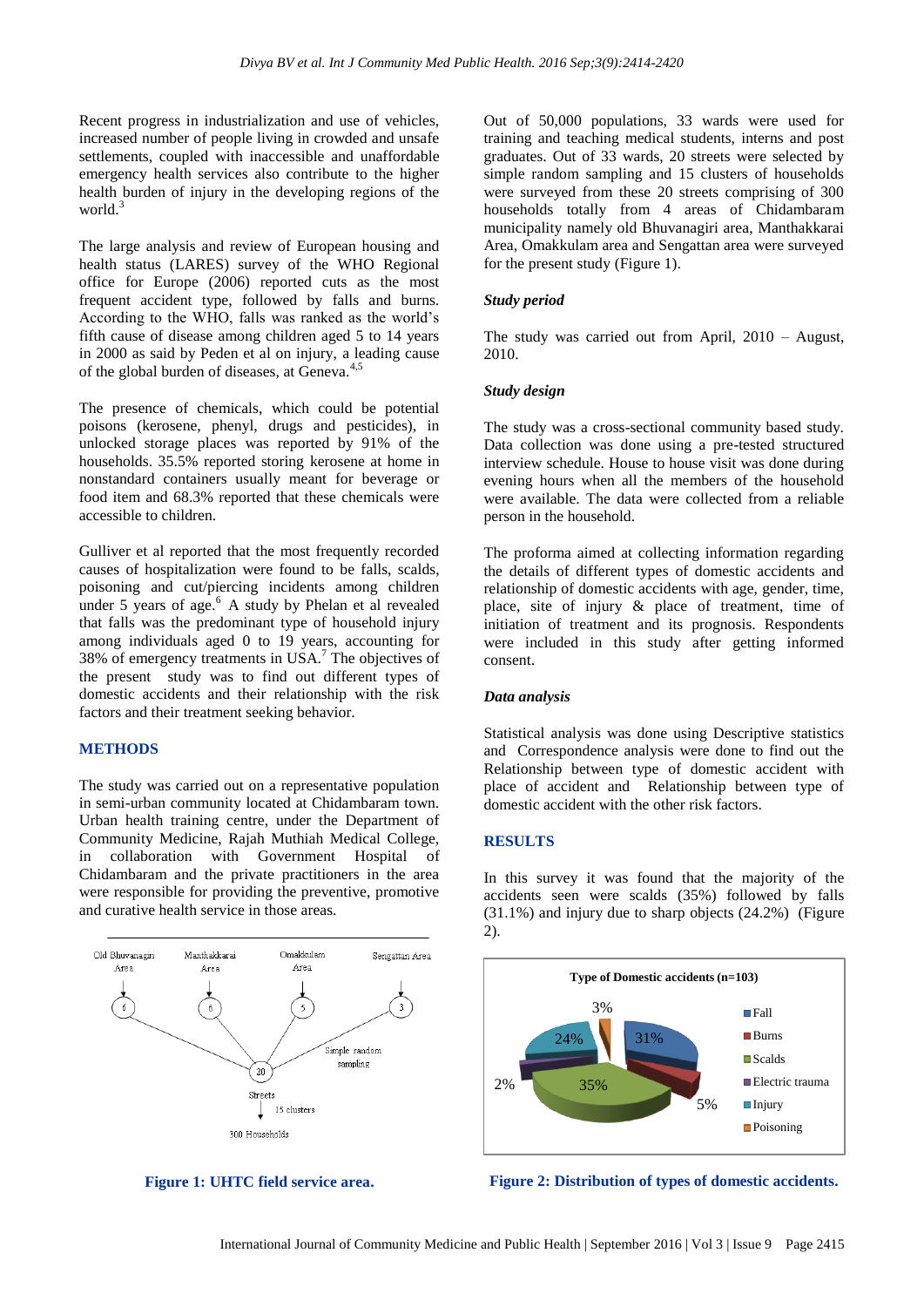As per the age distribution, majority of domestic accidents amongst children < 5 years were due to falls (90.9%) and majority in middle age groups were scalds and those in old age groups  $(> 75$  years) were falls and injury (50%) each. Similarly, the accidents that occur among males were commonly due to falls (75%) and among females were due to scalds (41%). Most of the domestic accidents occurred during morning hours between 8 -12 noon (32%) and majority (52%) of the accidents in the afternoon was scalds and the place of accidents for scalds were found to be occurred in the kitchen (55.4%). The commonest type of domestic accidents that occurred in other places was found to be falls (73.9%). The commonest site of injury for domestic accidents occurred in upper limb and fingers (51%). Among the accidents that occurred in head and neck region majority were due to falls (63.6%) and in upper limb and fingers were due to scalds (35.3%) (Table 1).

#### **Table 1: Distribution of types of domestic accidents with risk factors.**

| <b>Types</b>             | Fall $(\% )$    | <b>Burns (% Scalds)</b> |                 | <b>Electric trauma</b> | Injury $(\% )$    | <b>Accidental</b>          | Total $(\% )$ |
|--------------------------|-----------------|-------------------------|-----------------|------------------------|-------------------|----------------------------|---------------|
|                          |                 |                         | (%)             | (%)                    |                   | poisoning $(\% )$          |               |
| Age group                |                 |                         |                 |                        |                   |                            |               |
| $1-4$                    | 10(90.9)        | 0(0.0)                  | 0(0.0)          | 0(0.0)                 | 0(0.0)            | 1(9.1)                     | 11 (100)      |
| $5 - 14$                 | 08(80)          | 0(0.0)                  | 0(0.0)          | 0(0.0)                 | 1(10)             | 1(10)                      | 10(100)       |
| $15-29$                  | 04(19.0)        | 0(0.0)                  | 11(52.4)        | 1(4.8)                 | 4(19)             | 1(4.8)                     | 21 (100)      |
| 30-44                    | 03(9.1)         | 3(9.1)                  | 13(39.4)        | 0(0.0)                 | 14(42.4)          | 0(0.0)                     | 33 (100)      |
| $45 - 59$                | 03(15)          | 1(5)                    | 11(55)          | 1(5)                   | 4(20)             | 0(0.0)                     | 20(100)       |
| 60-74                    | 03(50)          | 1(16.7)                 | 1(16.6)         | 0(0.0)                 | 1(16.7)           | 0(0.0)                     | 06(100)       |
| $>75$                    | 01(50)          | 0(0.0)                  | 0(0.0)          | 0(0.0)                 | 1(50)             | 0(0.0)                     | 02(100)       |
| <b>Total</b>             | 32              | 0 <sub>5</sub>          | 36              | 02                     | 25                | 03                         | 103           |
| $\overline{\frac{0}{0}}$ | 31.1            | 4.8                     | 35              | 1.9                    | 24.3              | 2.9                        | <b>100</b>    |
| Gender                   |                 |                         |                 |                        |                   |                            |               |
| Male                     | 15(75)          | 0(0.0)                  | 02(10)          | 0(0.0)                 | 02(10)            | 01(05)                     | 20(100)       |
| Female                   | 17(20.5)        | 05(06)                  | 34(41)          | 02(2.4)                | 23(27.7)          | 02(2.4)                    | 83(100)       |
| <b>Total</b>             | 32              | 05                      | 36              | 02                     | 25                | 03                         | 103           |
| <b>Time</b>              |                 |                         |                 |                        |                   |                            |               |
| Early morning            | 03(37.5)        | 0(0.0)                  | 03(37.5)        | 0(0.0)                 | 02(25)            | 0(0.0)                     | 08 (100)      |
| $4-8am$                  |                 |                         |                 |                        |                   |                            |               |
| Morning 8-12noon         | 06(18.2)        | 03(60)                  | 11(33.3)        | 0(0.0)                 | 12(36.4)          | 01(30)                     | 33 (100)      |
| Afternoon 12-4pm         | 06(24)          | 0(0.0)                  | 13(52)          | 0(0.0)                 | 06(24)            | 0(0.0)                     | 25 (100)      |
| Evening 4-8 pm           | 11(45.8)        | 02(40)                  | 06(25)          | 02(100)                | 03(12.5)          | 0(0.0)                     | 24(100)       |
| Above 8pm                | 06(46.1)        | 0(0.0)                  | 03(23.1)        | 0(0.0)                 | 02(15.4)          | 02(15.4)                   | 13 (100)      |
| <b>Total</b>             | $\overline{32}$ | $\overline{05}$         | $\overline{36}$ | 02                     | $\overline{25}$   | $\overline{\overline{03}}$ | 103           |
| $\frac{0}{0}$            | 31.1            | 4.8                     | 35              | $\overline{1.9}$       | $\overline{24.3}$ | $\overline{2.9}$           | 100           |
| <b>Place</b>             |                 |                         |                 |                        |                   |                            |               |
| Living room              | 6(66.7)         | 0(0.0)                  | 0(0.0)          | 2(22.2)                | 0(0.0)            | 01(11.1)                   | 09(100)       |
| Bath room                | 4(100)          | 0(0.0)                  | 0(0.0)          | 0(0.0)                 | 0(0.0)            | 0(0.0)                     | 04(100)       |
| Kitchen                  | 3(4.61)         | 4(6.15)                 | 36 (55.4)       | 0(0.0)                 | 20(30.7)          | 02(3.1)                    | 65 (100)      |
| Staircase                | 02(100)         | 0(0.0)                  | 0(0.0)          | 0(0.0)                 | 0(0.0)            | 0(0.0)                     | 02(100)       |
| Other space around       | 17(73.9)        | 01(4.3)                 | 0(0.0)          | 0(0.0)                 | 05(21.7)          | 0(0.0)                     | 23 (100)      |
| home                     |                 |                         |                 |                        |                   |                            |               |
| Total $(\% )$            | 32(31.1)        | 05(4.8)                 | 36(35)          | 02(1.9)                | 25(24.3)          | 03(2.9)                    | 103(100)      |
| Site of injury           |                 |                         |                 |                        |                   |                            |               |
| Head & neck              | 7(63.63)        | 0(0.0)                  | 1(9.09)         | 0(0.0)                 | 3(27.3)           |                            | 11(100)       |
| Trunk & abdomen          | 2(33.33)        | 0(0.0)                  | 4(66.67)        | 0(0.0)                 | 0(0.0)            | $\overline{a}$             | 06(100)       |
| Upper limb & fingers     | 13 (25.49)      | 04(7.84)                | 18(35.29)0(0.0) |                        | 16(31.4)          | $\blacksquare$             | 51 (100)      |
| Lower limb & toes        | 10(31.25)       | 01(3.12)                | 13(40.62)       | 2(6.25)                | 6(18.7)           | $\overline{a}$             | 32 (100)      |
| <b>Total</b>             | 32(32)          | 05(05)                  | 36(36)          | 02(02)                 | 25(25)            | $\equiv$                   | 100**         |

\*\* Accidental poisoning due to ingestion is not included, thus the total as 100.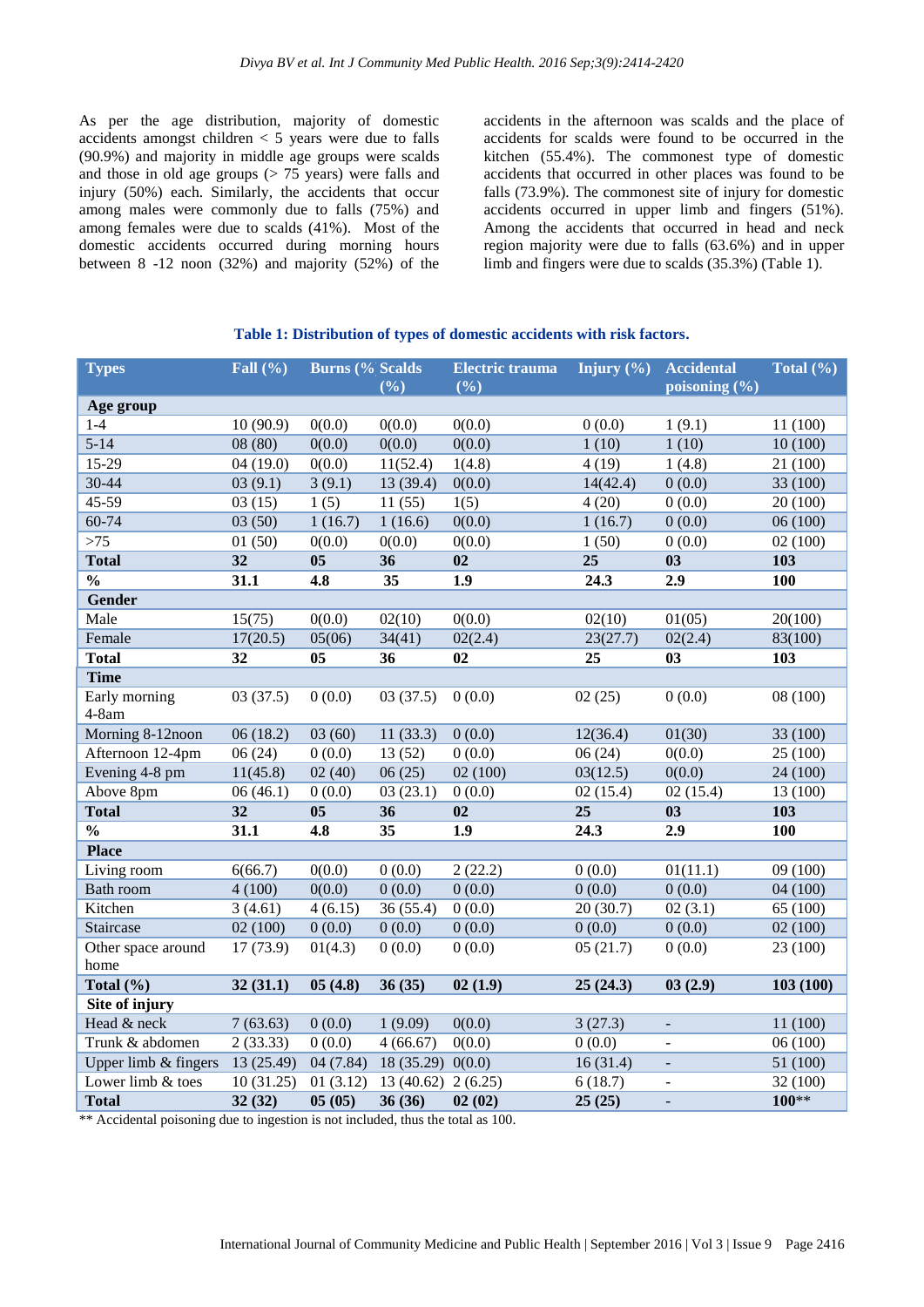

# **Figure 3: Relationship between type of domestic accident and place of accident using correspondence analysis.**

|                              | Table 2: Distribution according to reasons for various |
|------------------------------|--------------------------------------------------------|
| types of domestic accidents. |                                                        |

| <b>Reasons</b>              | No.             | <b>Percentage</b> |
|-----------------------------|-----------------|-------------------|
| <b>Falls</b>                |                 |                   |
| Slippery floor              | 15              | 46.9              |
| Uneven floor                | 12              | 37.5              |
| Loose carpet                | 00              | 00                |
| <b>Tiles</b>                | 01              | 3.1               |
| Marbles                     | 0 <sup>0</sup>  | 0 <sub>0</sub>    |
| Things kept unevenly        | 03              | 9.4               |
| Inadequate light            | 01              | 3.1               |
| <b>Total</b>                | 32              | 100               |
| <b>Burns and scalds</b>     |                 |                   |
| Gas stove                   | $\overline{02}$ | 4.9               |
| Cooking vessel              | 24              | 58.5              |
| Firewood stove              | 02              | 4.9               |
| Contact with cleaning acids | 00              | 00                |
| Hot liquid                  | 13              | 31.7              |
| <b>Total</b>                | 41              | 100               |
| <b>Electric trauma</b>      |                 |                   |
| Electric point contact      | 00              | 0 <sub>0</sub>    |
| <b>Exposed</b> wires        | 0 <sup>0</sup>  | 00                |
| Improper earthing of wires  | 02              | 100               |
| <b>Total</b>                | 0 <sub>2</sub>  | 100               |
| Injury                      |                 |                   |
| Knife                       | 19              | 76                |
| <b>Scissors</b>             | 0 <sup>0</sup>  | 0 <sub>0</sub>    |
| Playthings (toys)           | 01              | 04                |
| Sickle                      | 00              | 00                |
| Door                        | 05              | 20                |
| <b>Total</b>                | 25              | 100               |
| <b>Accidental Poisoning</b> |                 |                   |
| Kerosene                    | 02              | 66.7              |
| Drugs                       | 0 <sub>1</sub>  | 33.3              |
| Household cleaners          | 0 <sup>0</sup>  | 00                |
| Acid                        | 0 <sup>0</sup>  | 00                |
| Paints                      | 0 <sup>0</sup>  | 0 <sub>0</sub>    |
| Dyes                        | 0 <sup>0</sup>  | 00                |
| <b>Total</b>                | 0 <sub>3</sub>  | 100               |

It was observed that the commonest place of accident for electrical trauma and accidental poisoning was living room and common place for falls were staircase and other space around home (Figure 3).

The Table 2 shows the distribution according to reasons for various types of domestic accidents. In our study commonest reason for falls were slippery floor (46.9%) followed by uneven floor (37.5%). Majority of the reason for burns and scalds were contact with cooking vessel (58.5%) followed by contact with hot liquids (31.7%). The reason for electrical trauma was due to improper earthing of wires (100%). Moreover the most common reason for injury was due to cutting with knife (76%) followed by accidental hitting on doors (20%) and the commonest reason for accidental poisoning was due to kerosene ingestion (66.7%) (Table 2).

#### **Table 3: Distribution of domestic accidents by place of treatment, time of initiation of treatment and its prognosis.**

| <b>Place of treatment</b> | $\bf No$ | <b>Percentage</b> |  |  |  |
|---------------------------|----------|-------------------|--|--|--|
| <b>GH</b>                 | 12       | 11.6              |  |  |  |
| Private                   | 20       | 19.5              |  |  |  |
| <b>RMMC&amp;H</b>         | 04       | 3.9               |  |  |  |
| First aid at home         | 67       | 65.0              |  |  |  |
| Total                     | 103      | <b>100</b>        |  |  |  |
| Time of initiation        |          |                   |  |  |  |
| $\frac{1}{2}$ hour        | 83       | 80.6              |  |  |  |
| 2 hour                    | 08       | 7.8               |  |  |  |
| 6 hour                    | 05       | 4.8               |  |  |  |
| Delayed treatment         | 07       | 6.8               |  |  |  |
| <b>Total</b>              | 103      | <b>100</b>        |  |  |  |
| <b>Prognosis</b>          |          |                   |  |  |  |
| Cured completely          | 95       | 92.2              |  |  |  |
| Cured with post treatment | 08       | 7.8               |  |  |  |
| sequelae                  |          |                   |  |  |  |
| <b>Total</b>              | 103      | 100               |  |  |  |



**Figure 4: Relationship between type of domestic accident and risk factors using correspondence analysis.**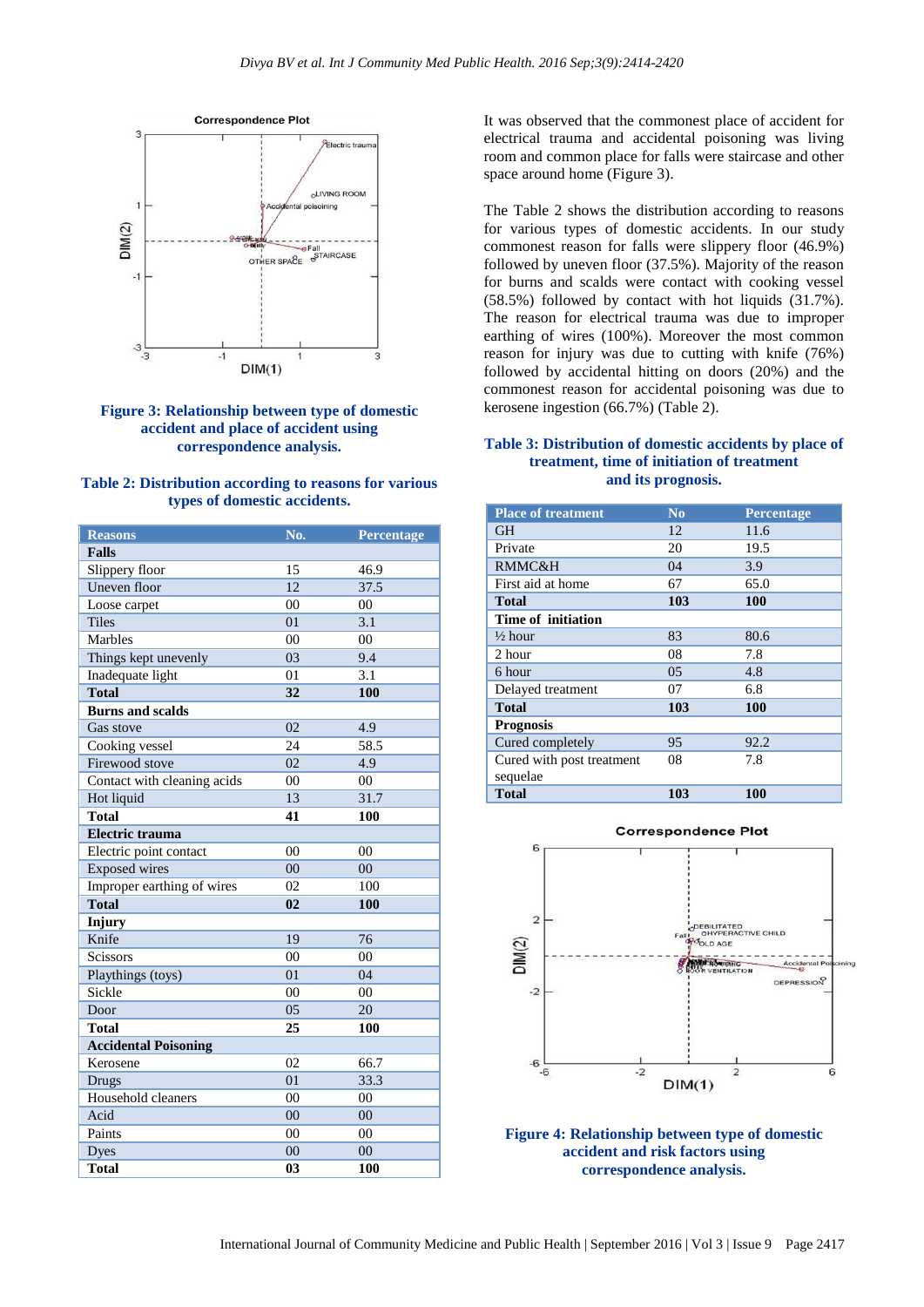According to the treatment seeking behaviour of the respondents most of them preferred to take first aid treatment at home (65%),followed by going to a private hospital (19.5%).Majority of the respondents had their treatment initiation within  $\frac{1}{2}$  hour (80.6%) and only 7 persons had delayed their treatment for more than 6 hrs (6.8%) . According to the prognosis of these domestic accidents, most of them (92.2%) had been cured completely (Table 3).

Correspondence plot was carried out using correspondence analysis. The most common reason for falls were old age, hyperactive children and debilitated patients. The depression was the leading cause for poisoning in adults (Figure 4).

# **DISCUSSION**

In the present study the commonest type of domestic accidents seen was scalds (35%), for burns and scalds was due to contact with cooking vessel (58.5%) followed by spilling of hot liquids (31.7%). A few studies have proved that burns and scalds was the comment type of accident; like Erba P et al showed that burns 24.4% and other study done by Snidero S et al reported that 25.7% of burns.<sup>8,9</sup> A lower incidence of 13% was found in an Indian study done at Ludhiana by Aggarwal R et al Another study by Ahuja RB et al showed a higher incidence of  $77.5\%$ .<sup>10,11</sup>

In this study Falls form a second major cause of domestic accident (31.1%), next to scalds. The reason for falls was due to slippery floor (46.9%) followed by uneven floor (37.5%). Study done by Alptekin F et al had reported falls as a primary cause of injury (38.4%). Many studies have reported a higher incidence of 68.8%, 71% and 44.3% of falls by Matantire DN et al, Bhandheri DJ et al and Aggarwal R et al respectively.<sup>10-14</sup>

As per the data reported in this study, Injury was the  $3<sup>rd</sup>$ common type of domestic accidents (24.2%) next to falls. The reasons for injury were due to cutting with sharp objects like knife (76%) followed by accidental hitting on doors (20%). The large analysis and review of European housing and health status (LARES) survey of the WHO regional office for Europe reported that cuts were the most frequent accident type, followed by falls and burns.<sup>4</sup>

In the present study the frequency of electrical trauma was only 1.9% and least occurrence among other types of accidents. The cause of electrical trauma was due to improper earthing of wires in the present study. Similar incidence was reported by Aggarwal R et al and Bhandheri DJ et al as  $1.6\%$  and  $1.4\%$  respectively.<sup>10,14</sup>

According to the risk factors surveyed in this study, Domestic accidents were highest in the extreme age groups, 20% for age above 75 and 70 years respectively and 16.4% for 1-4 years. Study done by Alptekin F et al also reported that age under 14 or over 65 years have highest incidence.<sup>12</sup>

In contract to this Aggarwal R et al in their study on pattern of domestic injuries in a rural area of India observed that maximum number of domestic accidents occurred in the 15-45 years age group  $(34.3\%)$ .<sup>10</sup> Large number of accidents under 5 years age group can be explained on the basis of their exploratory habit. The accidents that occur among males were commonly due to falls (75%) and among females were due to scalds (41%).

In the present study the domestic accidents occurred during 8-12 noon (32%). As domestic accidents mainly occurs by carelessness or during rapid working to finish the domestic chores in time by the females, the time of occurrence of domestic accidents also plays a vital role. Studies done by Bhanderi DJ et al and Gupta RK et al also reported morning hours (46.4%) and 9 am - 9 pm in their study respectively.<sup>14,15</sup> In contrast to the above findings Alptekin F et al reported that injuries more frequently occurred in the evening (32.6%) followed by morning (24.4%) in their study on non - fatal home related injuries in Turkey. $^{12}$ 

In this study most frequent place of accident was kitchen (63.1%) followed by other space around home (22.4%). Hence, Kitchen is the most dangerous place for domestic accidents for all age groups especially children and woman. Few studies done by Mittal BN et al and Alptekin F et al reported that kitchen is the second common place of accident next to living room with frequency of  $26.7\%$  both.<sup>12,16</sup>

A study done by Snidero S et al<sup>9</sup> reported that kitchen was the most frequent place of accidents (52.9%) as in this study. In the present study most frequent site of injury due to domestic accidents was Upper limb and fingers (51%) followed by lower limb and toes (32%). Similar finding was seen in various studies done by Snidero S et al, Lindblad BE et al and Mohammadi R et al who reported 60.4%, 41% and 43% respectively from various parts of the globe.<sup>9,17,18</sup>

In the present study majority of them had their first aid treatment at home itself which is similar to the study done by Gupta RK et al.<sup>15</sup> A community - based study on incidence and pattern of injuries among residents of rural area in Nigeria by Olawale OA et al reported that more than half (58%) were treated in government hospital and another study also reported treatment was given at primary care setting.<sup>3</sup> Since domestic accidents results in minor injuries that were negligible or can be treated at home itself, most of the people do not visit health facilities. In the present study 92.2% had been cured completely and 7.8% had been cured by post treatment sequelae. Studies done by Neghab M et al, Olawale OA et al and Bhandheri DJ at al showed that full recovery was observed in 80.5%, 66% and 82.6% of cases respectively.<sup>3,14,19</sup> No accidents due to drowning, choking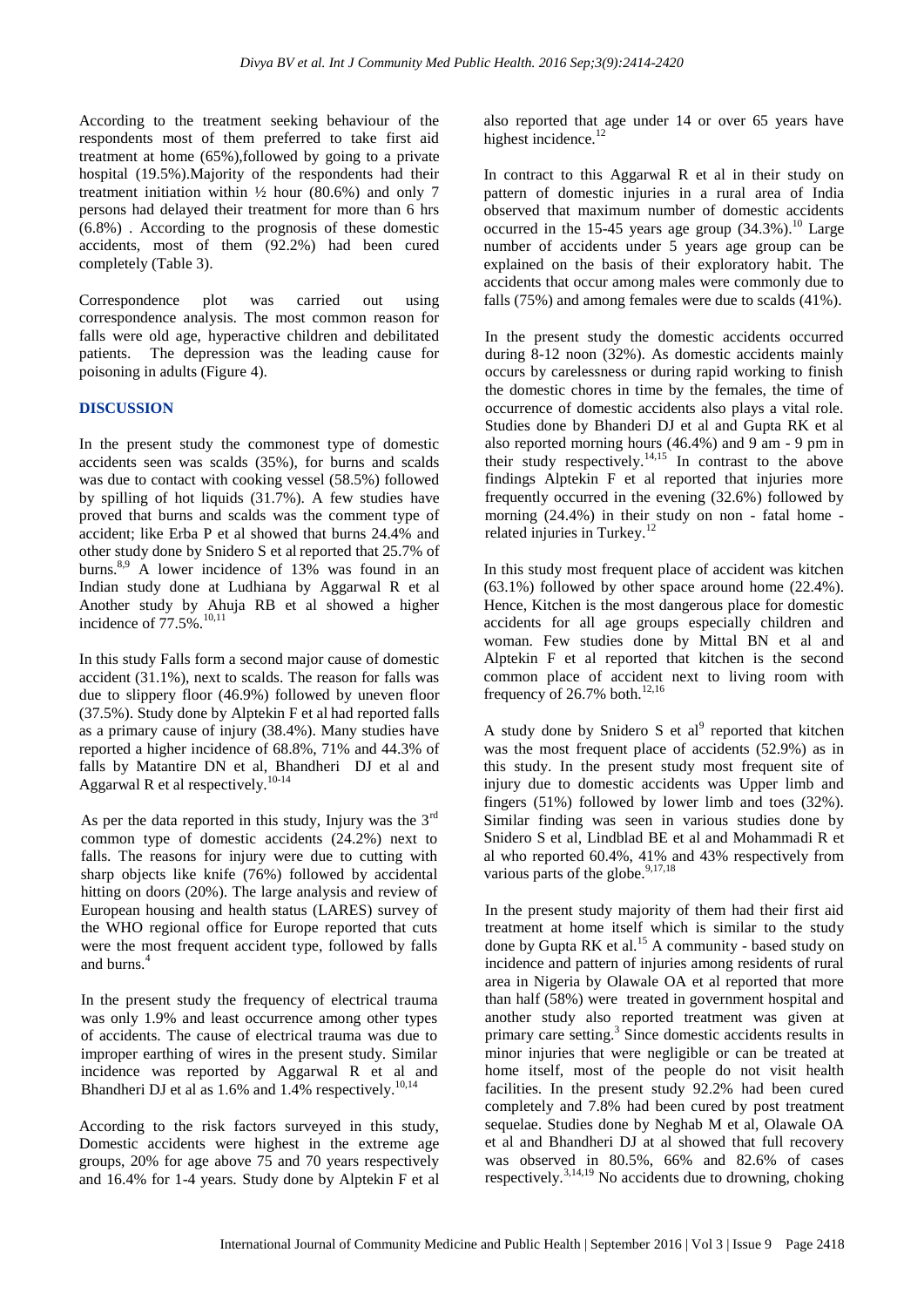and suffocation were reported. Deaths were also not reported in this study.

### **CONCLUSION**

The results of the study clearly demonstrate that most frequent type of domestic accidents seen were scalds, followed by falls and injury observed during peak hours of cooking between 8-12 noon, contact with cooking vessels or with hot liquids were the commonest reasons for scalds. Majority of the accidents affected upper limb fingers and first aid treatment given at home was initiated within ½ hour. Most of the respondents were cured completely and no serious events like deaths were reported.

Since domestic accidents results in minor injuries that were negligible or can be treated at home itself, most of the people do not visit health facilities. Hospital based data may incompletely reflect the occurrence of injury in the population as many injured patients might not seek or manage to obtain hospital care. Hence community based studies done for larger populations are always helpful for the policy makers to enforce laws and recommendations to the community. Thus few Recommendations made from our study include the following.

Young children should not be allowed inside the kitchen; if that is unavoidable, they have to be constantly supervised. Never drink or carry hot liquids while holding or carrying a child. In the bathroom, hot water, either in the bucket or in the bathtub, poses a risk for children.

Therefore, they should never be left unattended. Not only for children, adults should also check the temperature of water before bathing. Storing kerosene at home in nonstandard containers usually meant for beverage or food items must be avoided.

# **ACKNOWLEDGEMENTS**

We would like to thank the Management authorities at Rajah Muthiah Medical College and Hospital, Chidambaram and Karpagam Faculty of Medical Sciences and Research, Coimbatore, for their overall motivation and support

*Funding: No funding sources Conflict of interest: None declared Ethical approval: The study was approved by the Institutional Ethics Committee*

# **REFERENCES**

1. Majori S, Bonizzato G, Signorelli D, Lacquaniti S, Andrectta L, Baldo W. Epidemiology and prevention of domestic injuries among children in the Verona area (north-east Italy). 2002;14:492- 502.

- 2. Landeers M. 3 children per hour are involved in domestic accidents says the World Health Organization. Global Press Release Distribution, Jul 30, 2008. http://www.who.int/ nmh/ publications/ ncd\_report\_full\_en.pdf
- 3. Olawale OA, Owoaje ET. Incidence and pattern of injuries among residents of a rural area in South – Western Nigeria: a community – based study. BMC Public Health. 2007;7:246.
- 4. World Health Organization (WHO). Large Analysis and Review of European Housing and Health Status (LARES): preliminary overview of WHO Regional office for Europe, European center for Environment and Health bonn office; 2006. Retrived July 13, 2006 from http: // www.euro.who.int / document / HOH/ LARES\_results. pdf.
- 5. Peden M, Mc Gee K, Krug E. editors. Injury: A leading cause of the global burden of diseases. Geneva : World Health Organization. 2002
- 6. Gulliver P, Dow N, Simpson J. The epidemiology of home injuries to children under five years in NewZealand. Aust N Z J Public Health. 2005;29(1):29-34.
- 7. Phelan KJ, Khoury J, Kalkwarf H, Lanphear B. Residential injuries in US children and adolescents. Public health reports. 2005;120(1):63-70.
- 8. Erba P, Nesti M, Marinaccio A. Infortuni in ambiente di vita (Rome : Istituto Superiore per la prevenzione e la sicurzza del lavoro). 1994.
- 9. Snidero S, Rahim Y, Berchialla P, Gregori D. Risk factors and geographical heterogeneity in unintentional home injuries incidence rate: new evidence based on Multiscopo Survey in Italy. International Journal of Injury control and Safety Promotion. 2007;14(4):203-13.
- 10. Aggarwal R, Singh API, Aditya K. Pattern of Domestic Injuries In A Rural Area of India. The Internet Journal of Health. 2010:11L 2.
- 11. Ahuja RB, Bhattacharya S. An analysis of 11,196 burn admissions and evaluation of conservative management techniques. Burns. 2002;2:555-61.
- 12. Alptekin F, Uskun E, Kisioglu AN, Ozturk M. Unintentional non – fatal home – related injuries in Central Anatolia, Turekey: Frequencies, Characteristics, and Outcome. Injury, International Journal of the Care of the Injured. 2008;39:536-46.
- 13. Matantire DN, Nsungu M, Mabhiza ET. Factors associated with incidence of domestic accidents in children aged 0 – 5 years is Chikomba District, Mashonaland East, Zimbabwe. Cent Afr J Med. 1994;40(5);113-9.
- 14. Bhanderi DJ, Choudhary S. A Study of Occurrence of Domestic accidents in Semi – Urban community. Indian Journal of Community Medicine. 2008;33;2: 104-6.
- 15. Gupta RK, Gupta R. Home Related Accidents During Infancy. JK science, 2004;6(2):67-9.
- 16. Mittal BN, Indrayan A, Sengupta RK, Bagchi SC. Epidemiological triad in domestic accidents. Indian J Med. Res 1975; 63:1344-51.